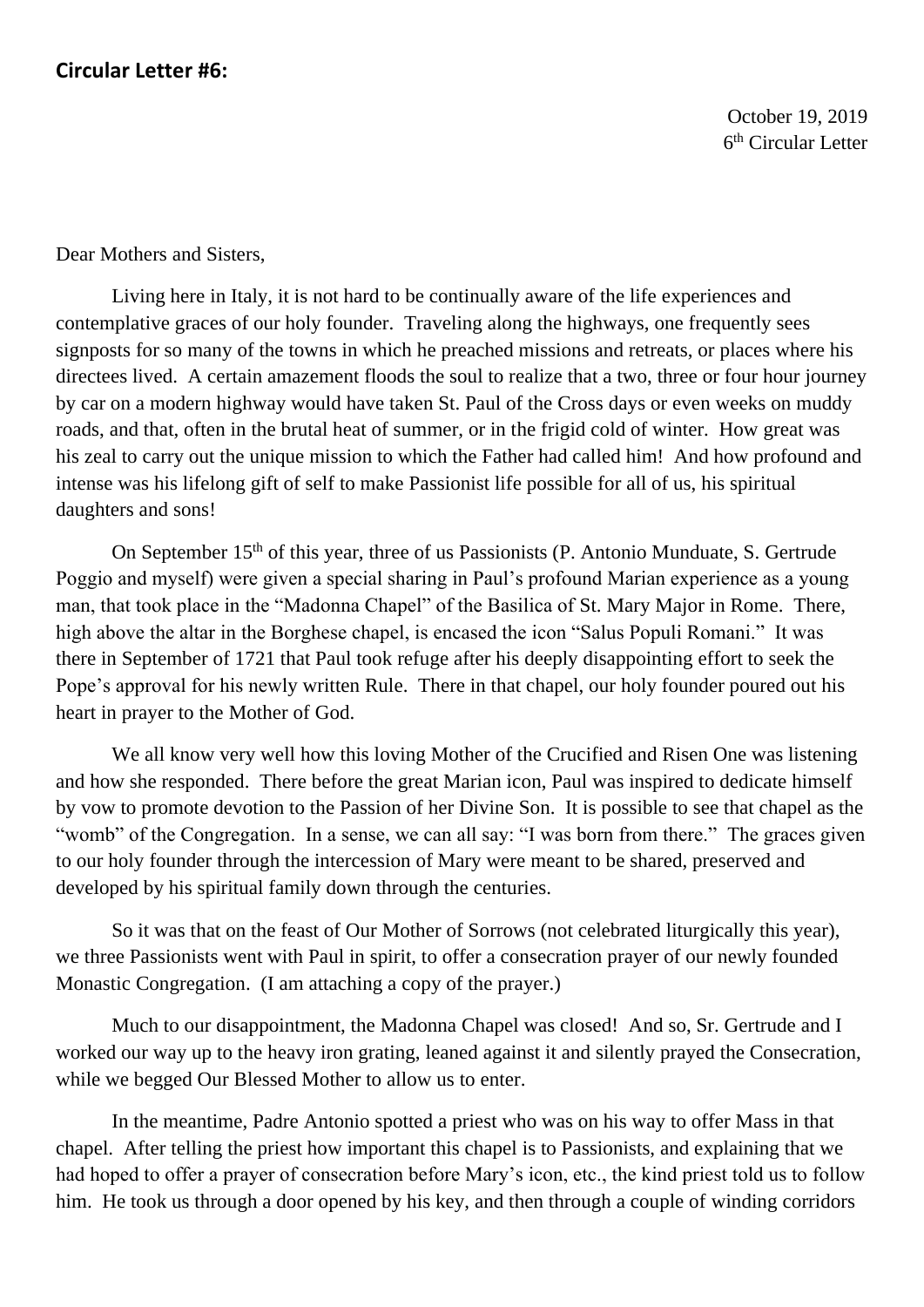## to the sacristy, and then he gave us just a few minutes to *have the chapel all to ourselves so we could offer the prayer*!

Together, side by side before the altar as we prayed the Consecration prayer, the three of us had all of you very much in our hearts and minds, and we also included all the members of the male branch of our Congregation, knowing that on this same day in our monasteries throughout the world the Passionist Nuns were making a similar Consecration of our new Congregation.

Mary's presence and the sense of her maternal intercession was powerful, and to us this seemed a sign of her special love, care and concern for the Passionist family in these challenging times. We left the chapel with joyful and grateful hearts, feeling that we had just experienced "a small miracle" of our Mother's heavenly love.

Then we got in a car and traveled to the Monastery of the Presentation in Tarquinia, where Mother Rosaria and her wonderful community greeted us with a warm welcome and a delicious festive meal.

The purpose of our visit was to allow Mother Rosaria to show us the rooms she recommends for the Mother President and the offices of our Monastic Congregation. Some of these rooms were not shown to us during the quick pilgrimage the Chapter Members made to Tarquinia in January. I was quite surprised to see many of the rooms, and this confirmed my decision to establish the legal seat of the Congregation there, in the monastery built by St. Paul of the Cross, and in which Ven. Mother Mary Crucified and so many holy Passionist Nuns have lived our Passionist contemplative life.

Dear Mothers and Sisters, I send you this little "chronicle" (a page from the history of the spiritual family of St. Paul of the Cross) as a greeting and encouragement as we celebrate the life, charism and holiness of our holy founder. Our infant Monastic Congregation has been consecrated to our Mother and Queen, and she is close to us all. May we all trust more completely in her intercession before God as we follow her Son in our personal and communal experience of the Paschal Mystery!

I close with this private devotional prayer our holy founder recited in the morning and evening before an image of Our Mother of Sorrows:

> *Immaculate Virgin, Queen of Martyrs, through the sorrows you endured at the death of your divine Son, give us your maternal blessing.*

> > Mother Catherine-Tharie Schuhmann CP

Mother Catherine Marie, C.P. Mother President

P.S. Please pray for us as we visit the monasteries in Spain – Oct. 30 through Nov. 15. Thanks so very much for the support of your prayers!